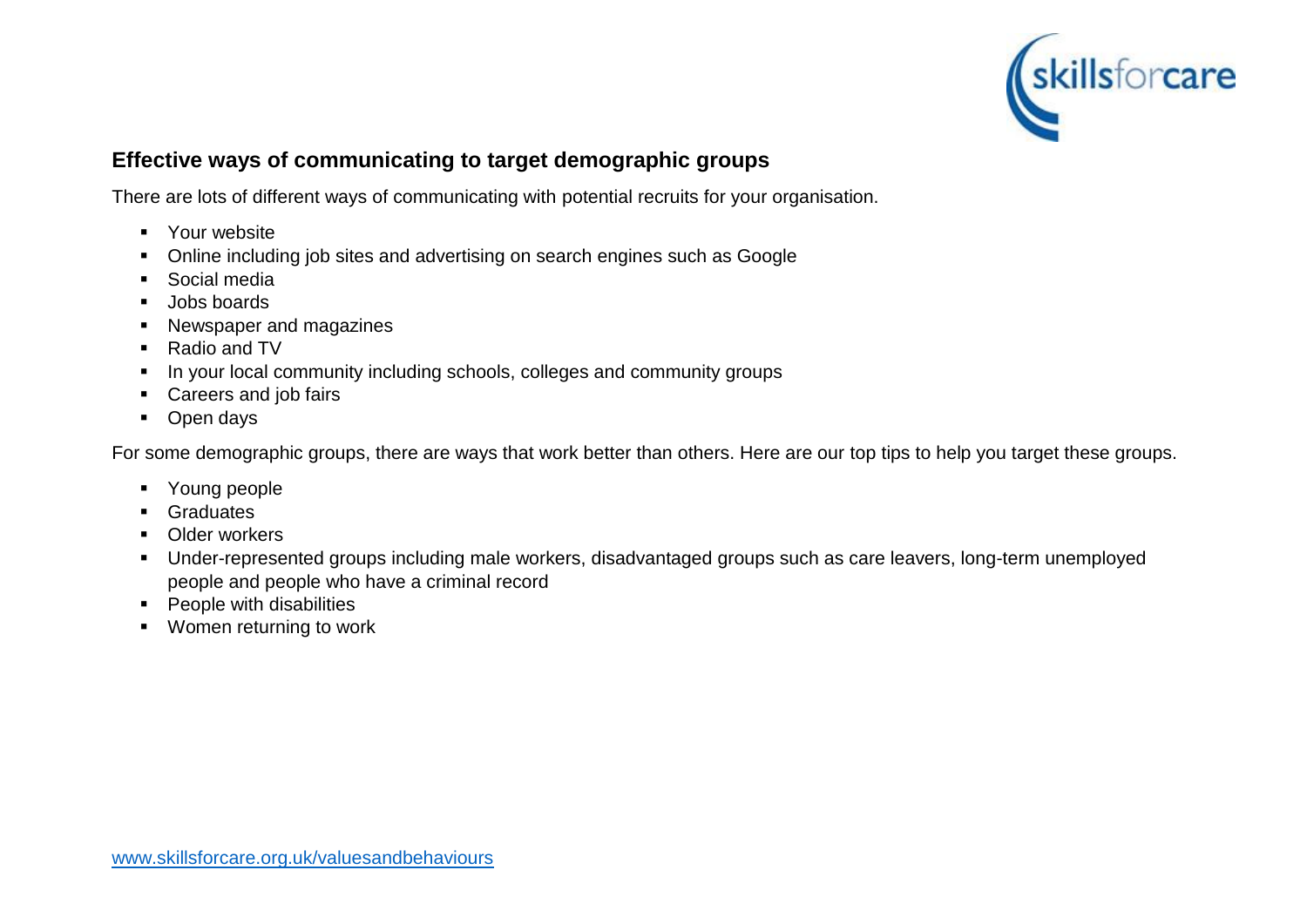| Demographic                                          | <b>Channels to communicate</b>                                                                                                                                                                                                                                                                                                                                                                                                                                                                                                                                                                                                                                                                              | Key messages and top tips                                                                                                                                                                                                                                                                                                                                                                                                                                                                                                                                                                                             |
|------------------------------------------------------|-------------------------------------------------------------------------------------------------------------------------------------------------------------------------------------------------------------------------------------------------------------------------------------------------------------------------------------------------------------------------------------------------------------------------------------------------------------------------------------------------------------------------------------------------------------------------------------------------------------------------------------------------------------------------------------------------------------|-----------------------------------------------------------------------------------------------------------------------------------------------------------------------------------------------------------------------------------------------------------------------------------------------------------------------------------------------------------------------------------------------------------------------------------------------------------------------------------------------------------------------------------------------------------------------------------------------------------------------|
| group<br>Young people<br>$(16-24 \text{ year}$ olds) | <b>Social media</b><br>Social media is massively popular with younger<br>people.<br>Instagram has a young audience with 39% of UK<br>users aged 16-24.<br><b>Facebook</b> is a good platform for mass advertising to<br>all ages. There are 2.5 million 13-17 year olds on<br>Facebook.<br><b>Twitter</b>                                                                                                                                                                                                                                                                                                                                                                                                   | Here are the key things young people might want to<br>know about.<br>Career progression<br>Opportunities to develop and learn on the job,<br>complete qualifications and do training<br>The skills and qualifications needed to work in<br>the job - less emphasis on experience<br>Accessible entry routes into the sector,<br>including Apprenticeships                                                                                                                                                                                                                                                             |
|                                                      | For most social media channels people will need to<br>follow your page to see your posts. However, if you're<br>willing to invest, paid for advertising on social media<br>allows you to target users based on their age, location<br>and gender.<br><b>Schools and colleges</b><br>Contact your local schools and colleges and offer to<br>do a presentation. Provide teachers and careers<br>advisors with information about social care and your<br>vacancies. You can request copies of our <b>Think</b><br>social care and Job roles in social care booklet by<br>emailing marketing@skillsforcare.org.uk<br><b>Careers fairs and events</b><br>Contact your local schools and colleges to find events | Here are our top tips for communicating with young<br>people<br>Keep it short and to the point<br>$\blacksquare$<br>Make sure online content is mobile and tablet<br>friendly<br>Use images and real life case studies of<br>young people working in social care<br>If you're publishing videos online or on social<br>media – make sure it has subtitles<br>Be realistic about what the job entails<br>п<br>Use national campaigns and key term dates<br>to target young people for example results<br>day (August), back to school (Sep and Jan),<br>UCAS deadline (Jan) or choosing GCSE<br>options (Feb onwards). |
|                                                      | in your area. National organisations such as Prospects<br>and Milkround organise national events. You could                                                                                                                                                                                                                                                                                                                                                                                                                                                                                                                                                                                                 | Read Using social media to help you recruit<br>workers for more top tips.                                                                                                                                                                                                                                                                                                                                                                                                                                                                                                                                             |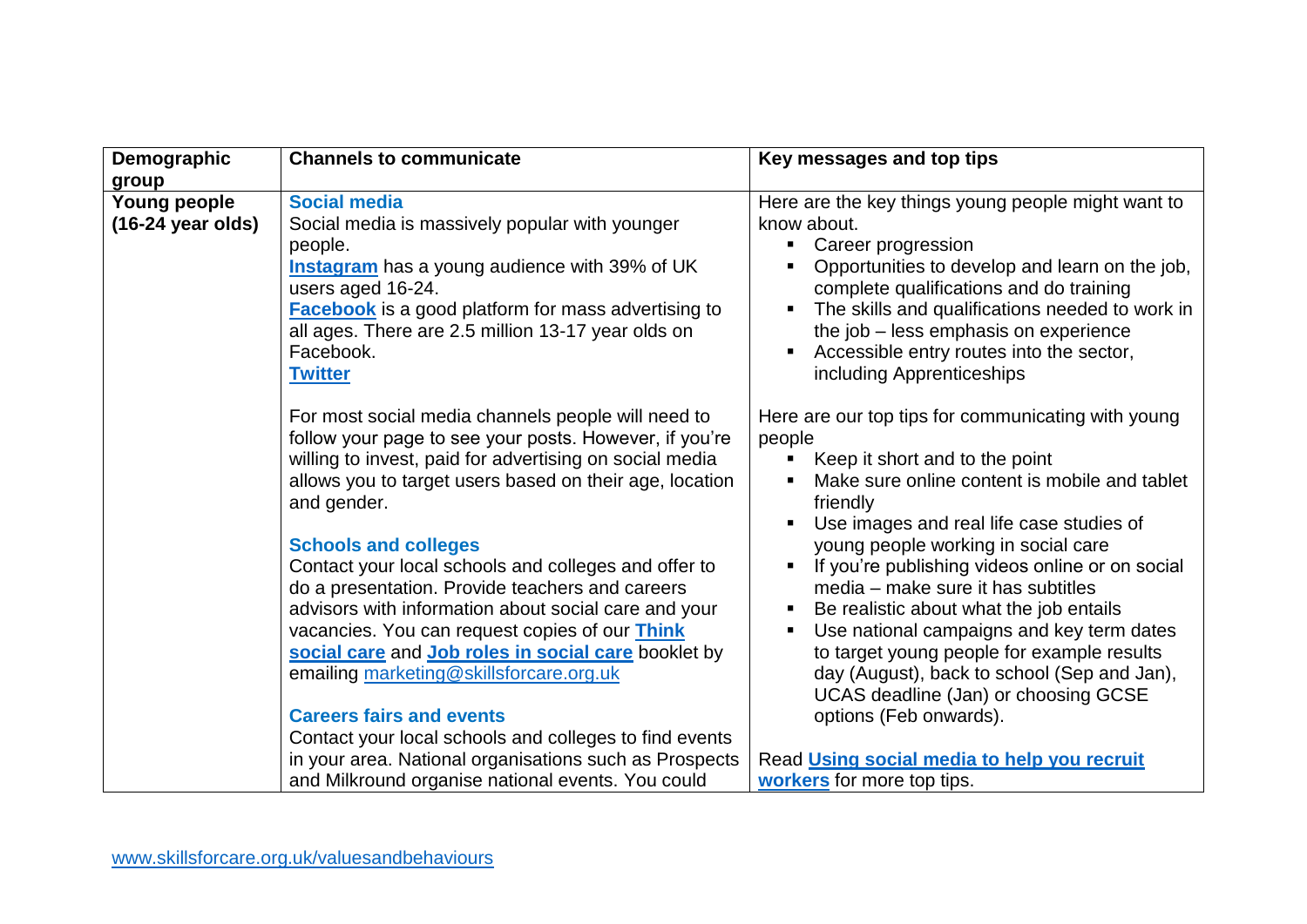|                                        | hold an information stand or do a talk.<br><b>Online</b><br>Make sure your vacancies are online, especially on<br>your website. You could also advertise vacancies on<br>careers advice websites such as Prospects and Not<br>going to uni. You could send them articles, blogs and<br>case studies to increase awareness of your<br>organisation. They might also promote these on social<br>media.                                                                                                                                                                                                                                                                                                                                                                                                                                     | Find out more about <b>becoming an /</b><br>Care Ambassador service. Ambassadors are<br>people who work in social care, who volunteer to talk<br>to potential recruits about their role.                                                                                                                                                                                                                                                                                                                                                                                                                                                                                                                                                        |
|----------------------------------------|------------------------------------------------------------------------------------------------------------------------------------------------------------------------------------------------------------------------------------------------------------------------------------------------------------------------------------------------------------------------------------------------------------------------------------------------------------------------------------------------------------------------------------------------------------------------------------------------------------------------------------------------------------------------------------------------------------------------------------------------------------------------------------------------------------------------------------------|-------------------------------------------------------------------------------------------------------------------------------------------------------------------------------------------------------------------------------------------------------------------------------------------------------------------------------------------------------------------------------------------------------------------------------------------------------------------------------------------------------------------------------------------------------------------------------------------------------------------------------------------------------------------------------------------------------------------------------------------------|
| <b>School leavers</b><br>and graduates | <b>Social media</b><br>Social media is increasingly used by graduates in a<br>professional capacity.<br><b>LinkedIn</b> is increasingly being used by 18-28 year<br>olds to make professional connections.<br><b>Facebook</b> is the most popular social network for job<br>seekers.<br><b>Twitter</b> is a great network to raise awareness of your<br>organisation.<br><b>Universities</b><br>Contact your local university and offer to do a<br>presentation. Provide information about careers in<br>social care and vacancies at your organisation. They<br>will often promote graduate jobs on their website or on<br>a jobs board.<br><b>Graduate fairs</b><br>Universities will often organise graduate fairs to help<br>students find jobs. Graduates appreciate the<br>opportunity to talk to employers about their vacancies. | Here are the key things graduates might want to<br>know about.<br>Challenging work with responsibility.<br>٠<br>Opportunities for career progression.<br>Meaningful rewards.<br>п<br>Opportunities to develop and learn on the job,<br>п<br>complete qualifications and do training.<br>Open style management.<br>٠<br>Here are our top tips for communicating with<br>graduates<br>Use powerful and active words such as<br>'implement', 'responsible' and 'managing'.<br>Use key term times to target graduates for<br>Е<br>example April-May when most courses finish,<br>July-Oct when they graduate, or Sep when<br>most graduate schemes open.<br>You could host a graduate as part of our <b>Graduate</b><br>management training scheme. |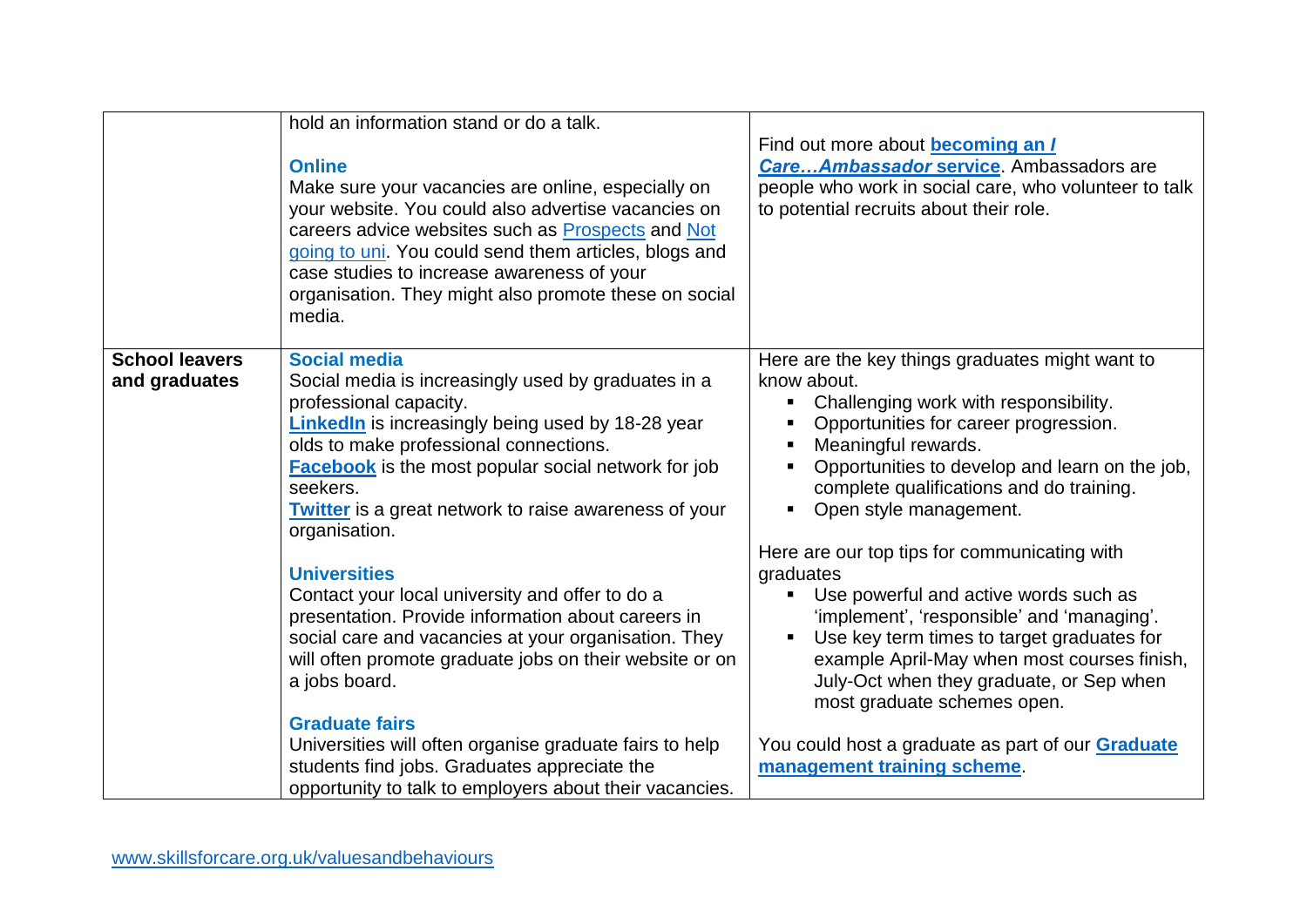|           | <b>Online</b><br>Make sure your vacancies are online, especially on<br>your website. You could also advertise vacancies on<br>careers advice websites such as Milkround and<br>Graduatejobs.com. You could send them articles,<br>blogs and case studies to increase awareness of your<br>organisation. They might also promote these on social<br>media.<br><b>Email</b>                                       |                                                                                                                                                                                                                                                                                                                                                                             |
|-----------|-----------------------------------------------------------------------------------------------------------------------------------------------------------------------------------------------------------------------------------------------------------------------------------------------------------------------------------------------------------------------------------------------------------------|-----------------------------------------------------------------------------------------------------------------------------------------------------------------------------------------------------------------------------------------------------------------------------------------------------------------------------------------------------------------------------|
|           | A lot of careers advice organisations send out emails<br>to graduates who are looking for jobs. Contact them<br>and include your vacancies.                                                                                                                                                                                                                                                                     |                                                                                                                                                                                                                                                                                                                                                                             |
| Over 55's | <b>Facebook</b><br>The demographic of Facebook users is shifting and<br>more people over 50 are now using the site. You could<br>post vacancies in local groups on Facebook, such as<br>buying and selling groups or community groups. You<br>can also pay for advertising to target people over a<br>certain age in your local area.<br>Adverts in local newspapers, magazines, radio or<br><b>bill boards</b> | Here are the key things older workers might want to<br>know about.<br>Flexible working opportunities.<br>$\blacksquare$<br>The culture of the organisation is inclusive<br>and not prejudiced to older people.<br>Workplace benefits such as health insurance,<br>employee assistance.<br>Opportunities to upskill or retrain.<br>п<br>How they can make a difference.<br>п |
|           | Research suggests older workers are more likely to<br>interact with offline adverts than younger people.<br>Target local establishments such as GP surgeries,<br>dentists, local library, churches etc.                                                                                                                                                                                                         | Here are our top tips for communicating with older<br>workers<br>Use phrases such as 'reliable', 'rewarding',<br>'positive impact', making a difference' and<br>'feel appreciated'.                                                                                                                                                                                         |
|           | <b>Job websites</b><br>There are lots of websites that promote vacancies                                                                                                                                                                                                                                                                                                                                        | Make it clear that qualifications which are no<br>longer current may still be applicable                                                                                                                                                                                                                                                                                    |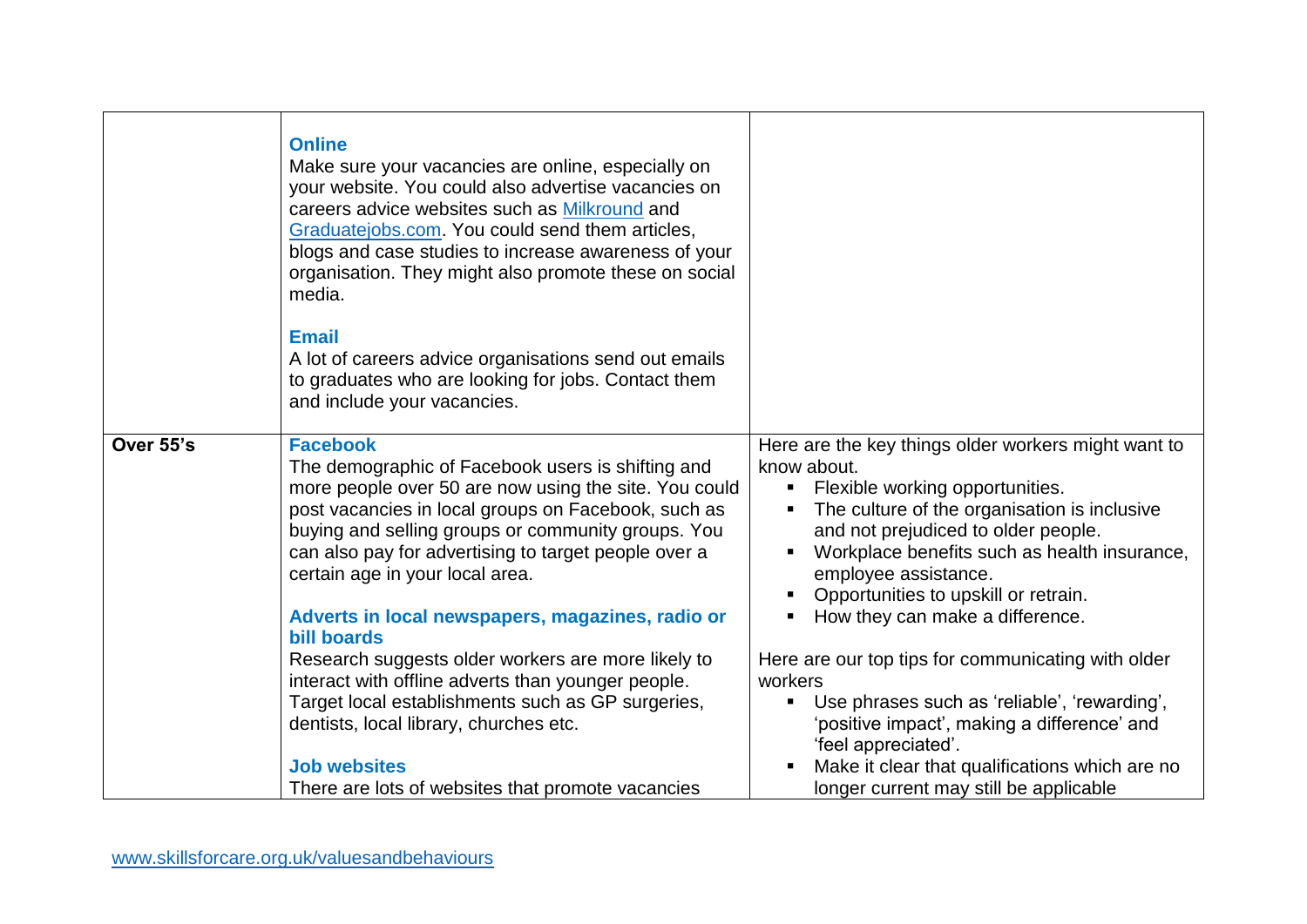|                                                                                                                                                                                                          | such as Indeed or Fish4Jobs. You could also find<br>websites that specifically promote roles to older<br>workers.                                                                                                                                                                                                                                                                                                                                                                                                                                                                                                                                                                                                                                                                                                                                                                                                                                                                      | Specifically say you welcome applicants of all<br>ages.<br>Age Action Alliance has produced an <b>Employer</b><br>toolkit: Guidance for managers of older workers.                                                                                                                                                                                                                                                                                                                                                                                                                                                                                                                                                                                                                                                                                                                                                                                                                 |
|----------------------------------------------------------------------------------------------------------------------------------------------------------------------------------------------------------|----------------------------------------------------------------------------------------------------------------------------------------------------------------------------------------------------------------------------------------------------------------------------------------------------------------------------------------------------------------------------------------------------------------------------------------------------------------------------------------------------------------------------------------------------------------------------------------------------------------------------------------------------------------------------------------------------------------------------------------------------------------------------------------------------------------------------------------------------------------------------------------------------------------------------------------------------------------------------------------|------------------------------------------------------------------------------------------------------------------------------------------------------------------------------------------------------------------------------------------------------------------------------------------------------------------------------------------------------------------------------------------------------------------------------------------------------------------------------------------------------------------------------------------------------------------------------------------------------------------------------------------------------------------------------------------------------------------------------------------------------------------------------------------------------------------------------------------------------------------------------------------------------------------------------------------------------------------------------------|
| <b>Under-</b><br>represented<br>groups, including<br>male workers,<br>disadvantaged<br>groups such as<br>care leavers,<br>long-term<br>unemployed<br>people and<br>people who have<br>a criminal record. | <b>Local community groups</b><br>There may be local community or support groups for<br>under-represented groups. To find contact details you<br>might need to look online, find out more from your<br>local council or library, or keep an eye out for posters<br>around the area.<br>Jobcentre Plus - including sector based work<br>academies<br>Jobcentre Plus work with people who are unemployed<br>and may be able to match suitable candidates with<br>your vacancies. Contact your local centre to see how<br>they could help.<br><b>Local volunteer groups</b><br>People who are unemployed might be volunteering<br>locally to try and increase their experience. People<br>who volunteer might have similar skills and values to<br>the people you want to recruit. Contact them and see if<br>they can promote your vacancies.<br><b>Newspaper or magazine adverts</b><br>Local newspapers are a great way of raising<br>awareness in your local community. If you hold an | Here are the key things under-represented groups<br>might want to know about.<br>Opportunities for work experience.<br>Opportunities to develop and learn on the job,<br>complete qualifications and do training.<br>Fair and equal treatment in the workplace.<br>Protection at work (fair pay, health and safety,<br>job security).<br>People may be unemployed for a variety of reasons<br>including redundancy, moving into work following<br>maternity or paternity leave, ex-offenders or people<br>who have been reassessed and transferred to Job<br>Seekers Allowance after having previously claimed<br>Incapacity Benefit for a number of years.<br>Here are some of the key things unemployed people<br>might want to know about.<br>Job security.<br>Flexible working opportunities.<br>Opportunities to upskill or retrain.<br>The skills and qualifications needed to work in<br>the job - less emphasis on experience.<br>Focus on values and transferable skills. |
|                                                                                                                                                                                                          | open day, a special achievement or a big birthday,<br>send an article in and mention that you are recruiting.                                                                                                                                                                                                                                                                                                                                                                                                                                                                                                                                                                                                                                                                                                                                                                                                                                                                          |                                                                                                                                                                                                                                                                                                                                                                                                                                                                                                                                                                                                                                                                                                                                                                                                                                                                                                                                                                                    |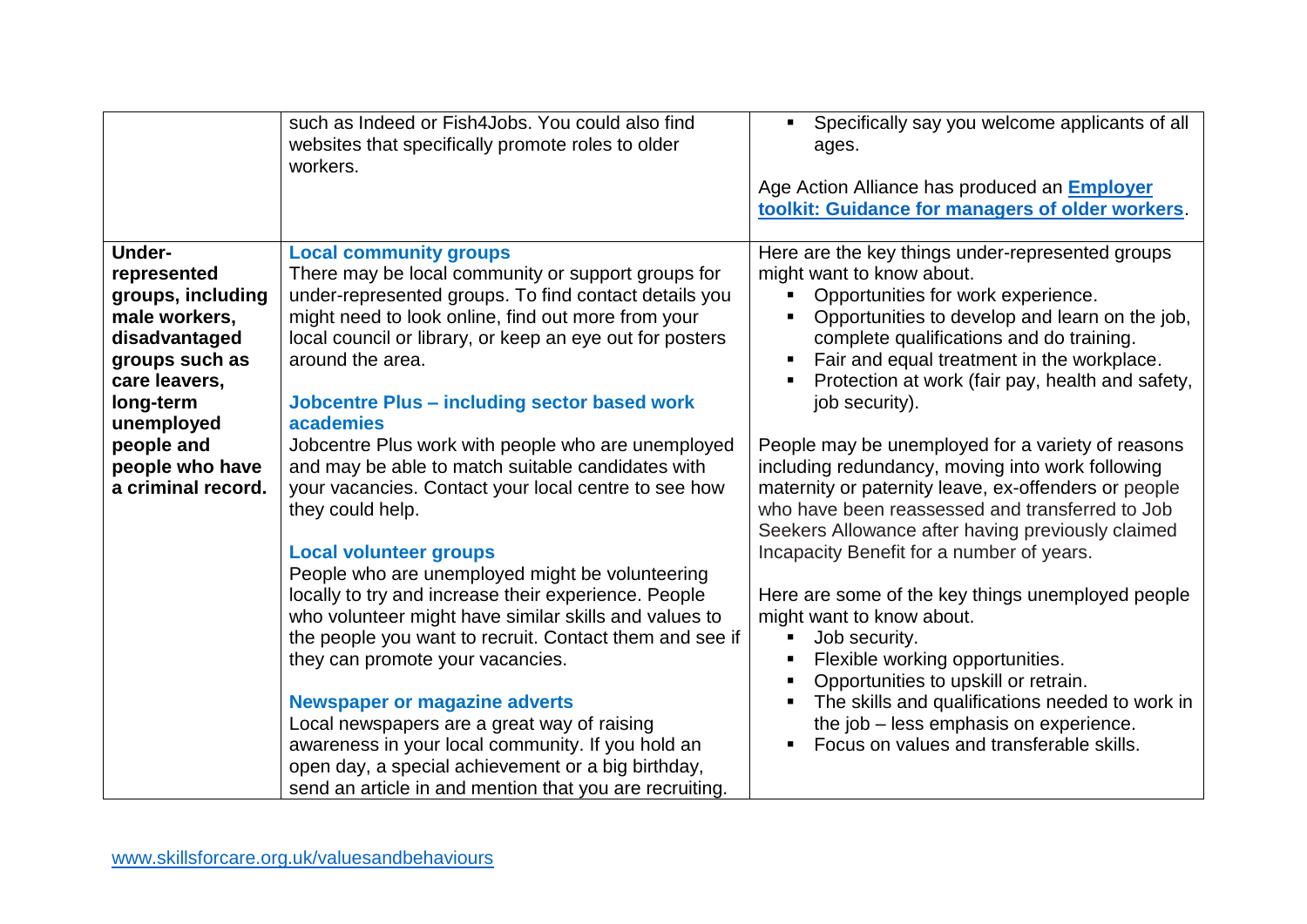|                                                           | <b>Careers and jobs fairs</b><br>You could hold an information stand or do a talk at<br>local jobs fair. Your local Jobcentre Plus or council<br>might organise these. If not, why not contact other<br>organisations in your area and organise your own.                                                                                                                                                                                                                                                                                                                                                      |                                                                                                                                                                                                                                                                                                                                                                                   |
|-----------------------------------------------------------|----------------------------------------------------------------------------------------------------------------------------------------------------------------------------------------------------------------------------------------------------------------------------------------------------------------------------------------------------------------------------------------------------------------------------------------------------------------------------------------------------------------------------------------------------------------------------------------------------------------|-----------------------------------------------------------------------------------------------------------------------------------------------------------------------------------------------------------------------------------------------------------------------------------------------------------------------------------------------------------------------------------|
| <b>People with</b><br>disabilities                        | <b>Specialist recruitment agencies</b><br>You could search online for recruitment agencies who<br>specialise in recruiting people with disabilities.<br>Jobs or notice boards in local community<br>You could target places where people with disabilities<br>are more likely to visit such as GP surgeries and local<br>community centres.<br>Link with local support groups or charities<br>There are often lots of local groups and charities that<br>support people with disabilities. They might help<br>promote your vacancies and their details can often be<br>found online or on local notice boards. | Here are the key things people with disabilities might<br>want to know about.<br>Equal access and opportunity to demonstrate<br>п<br>skills and knowledge.<br>Flexible working opportunities.<br>Е<br>Reasonable adjustments made.<br>Е<br>Access to support network.<br>Read our <b>Guide to support the recruitment and</b><br>retention of disabled workers for more top tips. |
| <b>Women returning</b><br>to work after a<br>career break | <b>Specialist recruitment agencies</b><br>You could search online for recruitment agencies who<br>specialise in recruiting women into flexible, 'family-<br>friendly' jobs, for example Mumsnet jobs.<br><b>Local community</b><br>There are often lots of community groups such as 'tots<br>and mums', or school PTA groups that women who                                                                                                                                                                                                                                                                    | Here are key things women returning to work might<br>want to know about.<br>Flexible working opportunities.<br>П<br>Opportunities to upskill or retrain.<br>п<br>Opportunities for career progression.<br>٠<br>A positive workplace culture of support and<br>trust.<br>Wellbeing initiatives such as childcare<br>٠                                                              |